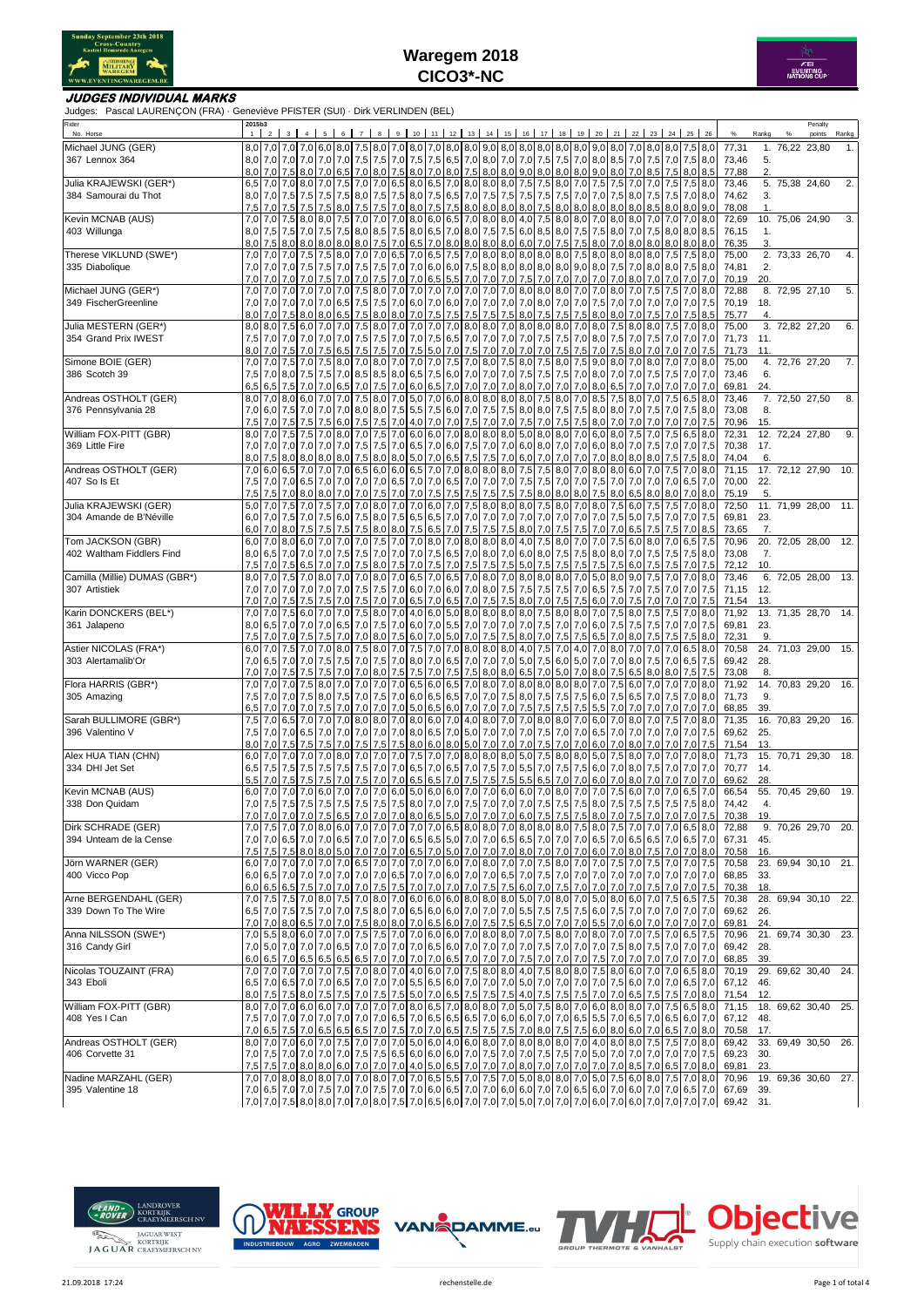



### **JUDGES INDIVIDUAL MARKS**

Judges: Pascal LAURENÇON (FRA) · Geneviève PFISTER (SUI) · Dirk VERLINDEN (BEL)

| Rider<br>No. Horse                                   | 2015b3<br>1 <sup>1</sup> |           |               |                          | $3 \quad 4 \quad 5$ |                      |           |     |           |                           |  | 6 7 8 9 10 11 12 13 14 15 16 17 18 19 20 21 22 23 24 25 26                                                                                                                                                                                                                                                                                                                                                                                                          |                                |                                        |            |                           |     |             |                    |     |                                  |                    | Rankg      | Penalty<br>points     | Rankg |
|------------------------------------------------------|--------------------------|-----------|---------------|--------------------------|---------------------|----------------------|-----------|-----|-----------|---------------------------|--|---------------------------------------------------------------------------------------------------------------------------------------------------------------------------------------------------------------------------------------------------------------------------------------------------------------------------------------------------------------------------------------------------------------------------------------------------------------------|--------------------------------|----------------------------------------|------------|---------------------------|-----|-------------|--------------------|-----|----------------------------------|--------------------|------------|-----------------------|-------|
| Peter T. FLARUP (DEN*)                               |                          |           |               |                          |                     |                      |           |     |           |                           |  | 6,0 7,0 7,0 8,0 8,0 8,0 8,0 8,0 7,0 7,0 7,0 7,0 7,0 7,0 8,0 6,0 8,0 8,0 8,0 7,0 8,0 7,0 8,0 8,0 8,0 8,0 7,0 7,0 7,0 7,0 7,5                                                                                                                                                                                                                                                                                                                                         |                                |                                        |            |                           |     |             |                    |     |                                  | 70,58              |            | 24. 69,42 30,60       | 28.   |
| 350 Frankie                                          |                          |           |               |                          |                     |                      |           |     |           |                           |  | 7,0 $\begin{bmatrix} 7,0 \end{bmatrix}$ 7,0 $\begin{bmatrix} 7,0 \end{bmatrix}$ 7,0 $\begin{bmatrix} 7,0 \end{bmatrix}$ 7,0 $\begin{bmatrix} 7,0 \end{bmatrix}$ 6,5 $\begin{bmatrix} 6,5 \end{bmatrix}$ 6,0 $\begin{bmatrix} 7,0 \end{bmatrix}$ 7,0 $\begin{bmatrix} 7,0 \end{bmatrix}$ 8,0 $\begin{bmatrix} 8,0 \end{bmatrix}$ 8,0 $\begin{bmatrix} 7,5 \end{bmatrix}$ 7,0 $\begin{bmatrix} 7,5 \$                                                                 |                                |                                        |            |                           |     |             |                    |     |                                  | 70,96              | - 13.      |                       |       |
|                                                      |                          |           |               |                          |                     |                      |           |     |           |                           |  | 6,5 6,5 7,0 7,0 7,0 7,0 6,5 6,5 7,0 7,0 7,0 7,0 4,0 6,0 4,0 6,5 7,0 7,0 7,0 7,5 7,0 7,0 7,0 7,0 7,0 7,0 6,5 6,5 7,0                                                                                                                                                                                                                                                                                                                                                 |                                |                                        |            |                           |     |             |                    |     |                                  | 66,73              | 59.        |                       |       |
| Janneke BOONZAAIJER (NED*)                           |                          |           |               |                          |                     |                      |           |     |           |                           |  | 8,0 6,5 7,0 7,0 6,0 7,0 6,0 7,0 7,0 7,0 7,0 7,0 6,5 5,0 7,0 8,0 7,0 8,0 7,5 8,0 7,0 8,0 7,5 7,0 7,0 7,0 6,5 7,0                                                                                                                                                                                                                                                                                                                                                     |                                |                                        |            |                           |     |             |                    |     |                                  | 70,19              |            | 30. 69,42 30,60       | 29.   |
| 323 Champ de Tailleur                                | 7,0                      | 6,5       | 6,5           | 7,5                      | 7,0                 | 6,5                  | 6,5       | 7,5 |           |                           |  | 7,0 7,0 6,5 7,0 6,5 7,0 6,5 7,0 7,0 7,0 7,0 6,5 6,5 6,6 6,0 6,0 6,5 7,0 7,0 7,0 7,0 7,0 7,0 7,0 7,0 6,5 7,0 6,5 7,0 7,0<br>7,5 6,5 7,5 6,5 7,0 7,5 7,5                                                                                                                                                                                                                                                                                                              |                                | 5,0 7,0 7,0 7,0 8,5                    |            |                           | 7,0 | 7,0         | 7,0 7,0            |     | $7,0$ 7.0                        | 68,27<br>69,81     | 36.<br>24. |                       |       |
| Christoph WAHLER (GER*)                              | 6,5                      |           | $7,0$ 7.5     |                          |                     |                      |           |     |           |                           |  | 7,0 7,0 7,0 7,5 8,0 7,0 3,0 6,5 7,0 7,5 8,0 7,0                                                                                                                                                                                                                                                                                                                                                                                                                     |                                | 7,0 7,0 8,0 7,0                        |            | $7,0$ 7.5                 |     |             | 8.0 8.0 7.0        |     | $6,0$ 7.5                        | 70,58              |            | 24. 69.23 30.80       | 30.   |
| 319 Carjatan S                                       |                          | $6,0$ 7.0 |               | $7,5$ 7.5                |                     |                      |           |     |           |                           |  | 7,5 7,0 8,0 8,0 8,0 7,5 2,0 7,0 6,0 7,5 7,0 6,5 7,0 7,0 7,0 7,0 7,0 7,5 6,5                                                                                                                                                                                                                                                                                                                                                                                         |                                |                                        |            |                           |     |             |                    |     | 7,5 7,0 6,0 7,0                  | 68,65              | 35.        |                       |       |
|                                                      |                          |           | $6,0$ 6.5 7.5 | 6,0                      | 7,5                 | 6,5                  |           |     |           |                           |  | 7,0 9,0 8,0 1,0 6,0 7,0 6,0 7,5 7,5                                                                                                                                                                                                                                                                                                                                                                                                                                 |                                |                                        |            | 7,5 7,0 7,0 7,0 8,0 7,0   |     | 6,0         | $7,5$ 7.5          |     | $6,5$ 8.0                        | 68,46              | 43.        |                       |       |
| Clara LOISEAU (FRA)<br>404 Wont Wait                 | 7,0                      |           |               |                          |                     |                      |           |     |           |                           |  | 7,0 7,0 6,0 6,0 6,0 7,0 6,0 7,0 6,0 7,0 7,0 7,0 7,0 6,5 6,5 7,0 7,0 7,0 6,5 6,7 7,0 7,0 7,0 7,0 7,0                                                                                                                                                                                                                                                                                                                                                                 |                                |                                        |            |                           |     |             |                    |     | 7,0 6,5 7,0 7,5                  | 70,77<br>67,31     | 44.        | 22. 68,97 31,00       | 31.   |
|                                                      | 6,5                      |           | $6,5$ 6,5     |                          |                     |                      |           |     |           |                           |  | 7,0 7,0 7,0 7,0 7,0 7,5 7,5 5,0 6,0 4,0 7,0 7,0 7,0 8,0 7,5 7,5 7,5 8,0 7,5                                                                                                                                                                                                                                                                                                                                                                                         |                                |                                        |            |                           |     | 6,0         |                    |     | 7,0 7,0 7,0 7,5                  | 68,85              | 38.        |                       |       |
| Kylie RODDY (GBR)                                    |                          |           |               |                          |                     |                      |           |     |           |                           |  | 8,0 6,0 7,0 7,0 6,5 8,0 7,5 7,0 6,0 7,0 6,0 6,0 6,0 7,0 7,5 7,0 7,0 8,0 7,5 7,0 6,5 8,0 7,5                                                                                                                                                                                                                                                                                                                                                                         |                                |                                        |            |                           |     | 8,0 7,0 7,0 |                    |     | $6,5$ 7.0                        | 69,62              |            | 32. 68,97 31,00       | 32.   |
| 317 Carden Earl Grey                                 |                          |           |               |                          |                     |                      |           |     |           |                           |  | 7,0 7,0 7,0 7,5 7,5 7,6 7,0 7,0 7,0 7,0 7,0 6,0 6,0 6,5 7,0 7,0 8,0 7,0 7,5 7,5                                                                                                                                                                                                                                                                                                                                                                                     |                                |                                        |            | $ 7,5 $ 7,5               |     | 7,0         |                    |     | 7,5 7,0 7,0 7,0                  | 70,77              | 14.        |                       |       |
| Harry MEADE (GBR)                                    | 6,5                      |           | 7.0 7.0       | 7.0                      | 7,0                 | 6,0                  |           |     |           |                           |  | 6,0 6,5 6,5 6,0 4,0 6,5 6,0 7,0 7,0 7,0 7,0 7,0 7,0 7,0<br>7,0 6,0 7,0 7,0 7,0 7,0 7,0 7,0 7,0 6,0 7,0 7,0 4,0 7,0 8,0 8,0 4,0 7,5 8,0 8,0                                                                                                                                                                                                                                                                                                                          |                                |                                        |            | 7,5<br>7,0 7,5            | 7,0 | 7,5<br>8,0  | 7,5 7,0            |     | 6,5 6,5 7,0 7,0<br>$6,5$ 7,5     | 66,54<br>69,42     | 65.        | 34. 68,85 31,20 33.   |       |
| 389 Tenareze                                         | 7,0                      | 7,5       |               |                          |                     |                      |           |     |           |                           |  | 7,5 7,0 6,5 7,0 7,0 7,0 7,0 7,0 7,0 6,0 7,0 7,0 7,0 5,0 7,5 8,0 7,5 8,0 7,5 7,0 7,5                                                                                                                                                                                                                                                                                                                                                                                 |                                |                                        |            |                           |     |             |                    |     | 7.0 7.5 7.0 6.5 7.5              | 70,19              | 18.        |                       |       |
|                                                      | 6,5                      |           | $7,0$ 7,5     | 7,0                      | 7,0                 | 5,5                  |           |     |           |                           |  | 7,0 7,0 6,5 7,0 6,5 4,0 7,0 7,0 7,0                                                                                                                                                                                                                                                                                                                                                                                                                                 |                                |                                        |            | $3,0$ 7,0 7,0 7,0 7,0 7,0 |     | 8,0         | $7,5$ 7,0          |     | $6,5$ 7,5                        | 66,92              | 54.        |                       |       |
| Will FURLONG (GBR*)                                  |                          |           |               |                          |                     |                      |           |     |           |                           |  | 7,0 7,0 7,0 8,0 8,0 7,0 7,5 8,0 7,6 6,0 7,6 6,0 7,0 7,0 7,0 7,0 7,0 7,0 7,0 8,0 8,0 7,0 7,5                                                                                                                                                                                                                                                                                                                                                                         |                                |                                        |            |                           |     | 7,0         |                    |     | 7,0 7,0 6,5 7,0                  | 68,08              |            | 43. 68,78 31,20       | 34.   |
| 330 Collien P 2                                      | 7,0                      |           | 7,0 7,0       |                          | 7,0 7,0 7,0         |                      |           |     |           |                           |  | 7,5 7,5 7,0 7,5 7,0 6,0 7,0 7,0 6,5 6,5 8,0 7,5 7,0 7,0 7,5                                                                                                                                                                                                                                                                                                                                                                                                         |                                |                                        |            |                           |     | 8,5         | $7,5$ 7,5          |     | $7,0$ 7,5                        | 71,73              | 9.         |                       |       |
| Flora HARRIS (GBR)                                   | 6,5<br>7,0               | 7,0       | $7,0$ 7.5     | 4,0<br>$7,0$ 7.0         | 5,0                 | 6,0                  | 7,0 7,0   |     | $7,0$ 6.0 |                           |  | 5,5 6,0 7,0 7,0 7,0<br>7,5 8,0 7,0 7,0 7,0 6,0 6,0 5,0 7,5 8,0 7,0                                                                                                                                                                                                                                                                                                                                                                                                  | 7,0 7,0 7,0                    | $4,0$ 7,0 8,0 8,0                      | 7,0        | 8,0<br>6,0 7,0            | 7,5 | 6,0<br>7,0  | $7,0$ 7,0<br>7,0   |     | $7,0$ 7.0<br>7,0 6,5 7,0         | 66,54<br>68,65     | 63.        | 39. 68,59 31,40       | 35.   |
| 371 Monarts Masterpiece                              | 7,5                      |           |               |                          |                     |                      |           |     |           |                           |  | 6,5 7,0 8,0 8,0 7,0 7,0 7,0 8,0 7,0 8,0 7,0 6,5 7,0 7,0 7,5 7,0 7,0 7,0 5,0 7,0 7,0 7,0 6,5 7,0 7,0 7,5 7,0                                                                                                                                                                                                                                                                                                                                                         |                                |                                        |            |                           |     |             |                    |     | $6,5$ 7.0                        | 70,19              | 20.        |                       |       |
|                                                      | 6,5                      | 7,0       |               | 7.0                      | 7,0                 |                      |           |     |           |                           |  | 7,0 7,0 7,5 7,5 7,0 6,5 7,0 7,0 7,0 7,0 4,0 6,5 7,0 7,0                                                                                                                                                                                                                                                                                                                                                                                                             |                                |                                        |            |                           |     | 5,0 6,0 7,0 | 7,0 6,5            |     | $6,0$ 7.0                        | 66,92              | 58.        |                       |       |
| Lara DE LIEDEKERKE-MEIER (BEL*)                      | 6,0                      | 7,0       |               |                          |                     |                      |           |     |           |                           |  | 7,0 6,0 7,0 7,0 7,0 7,0 7,0 7,0 7,0 6,0 6,0 6,0 6,5 7,0 8,0 8,0 6,0 7,5 8,0 8,0 8,0 5,0 7,0 7,0 7,5 7,0 7,5 7,0 7,5                                                                                                                                                                                                                                                                                                                                                 |                                |                                        |            |                           |     |             |                    |     |                                  | 69,04              |            | 35. 68,46 31,50       | 36.   |
| 340 Ducati van den Overdam                           |                          | 6,5 6,5   |               |                          |                     |                      |           |     |           |                           |  | 7,0 7,0 7,0 7,0 7,0 7,0 7,0 7,0 6,5 7,0 6,5 7,0 6,5 6,5 7,0 7,0 6,5 6,0 7,0 7,0 7,0 6,0 7,0 7,0 7,0 7,0 7,0 6,5 7,0                                                                                                                                                                                                                                                                                                                                                 |                                |                                        |            |                           |     |             |                    |     |                                  | 67,69              | 39.        |                       |       |
| Kai-Steffen MEIER (GER)                              | 6,0                      | 6,5       | 7.0           | 7.0                      |                     |                      |           |     |           |                           |  | 7,0 7,0 7,0 7,0 7,0 7,0 6,0 7,0 7,0 7,0 7,0 6,5 6,5 7,0 7,0 6,5<br>7,0 6,0 7,0 7,0 7,0 7,0 7,0 6,0 6,0 6,0 6,0 6,0 7,0 6,0 7,0 8,0 7,0 8,0 7,0 5,0 7,5 8,0 7,0 6,0 8,0 6,0 7,0 7,5 6,5 8,0                                                                                                                                                                                                                                                                          |                                |                                        |            |                           | 7.0 | 7,5         | $7.0$ $7.0$        |     | 7.0 7.0                          | 68,65<br>68,27     | 42.        | 41. 68,53 31,50       | 37.   |
| 321 Cascaria V                                       | 7,0                      |           |               | 6,5 7,0 7.0              |                     |                      |           |     |           |                           |  | 7,0 7,0 7,0 7,0 7,0 7,0 6,5 7,0 6,5 7,0 6,0 7,0 6,0 7,0 6,0 7,0 7,0 7,0 7,0 6,0 7,0 6,0 7,0 7,0 6,5 7,0                                                                                                                                                                                                                                                                                                                                                             |                                |                                        |            |                           |     |             |                    |     |                                  | 67,69              | 39.        |                       |       |
|                                                      | 6,5                      | 7,0       | 7.0           | 7.0                      | 7,0                 | 7.0                  |           |     |           | 7,0 7,0 7,0 6,5 7,0 7,0   |  | 7,0 7,0 7,0                                                                                                                                                                                                                                                                                                                                                                                                                                                         | 7,5 7,0 7,0 7,0                |                                        |            | 6,5                       |     | 7,0 7,0     | $7,0$ 7,0          |     | $7,0$ 7.0                        | 69,62              | 28.        |                       |       |
| Frank OSTHOLT (GER)                                  | 6,5                      | 6,5       | 7,0           | 7,5                      |                     |                      |           |     |           |                           |  | 7,5 7,0 6,5 7,0 6,5 7,0 6,0 6,5 6,0 8,0 7,0 5,0 7,5 7,0 7,0 5,0 7,5                                                                                                                                                                                                                                                                                                                                                                                                 |                                |                                        |            |                           |     | 6,0         |                    |     | 7,0 7,0 6,5 8,0                  | 67,69              |            | 47. 68,40 31,60       | 38.   |
| 362 Jum Jum                                          |                          |           |               |                          | 6,0 7,0 7,0 7,0 7,0 | 6,5                  |           |     |           | $6,5$ 7,0 6,5 7,0 6,5 6,5 |  | 6,0 7,0 7,0 6,0 7,0 7,0 7,0                                                                                                                                                                                                                                                                                                                                                                                                                                         |                                |                                        |            | 7,0 7,0 7,0               |     |             | $7,0$ 7.0          |     | $6,5$ 7.0                        | 67,69              | 39.        |                       |       |
| Arne BERGENDAHL (GER)                                | 7,0<br>8,0               |           | 7.0 7.5       |                          |                     |                      |           |     |           |                           |  | 6,5 7,0 8,0 8,0 6,0 6,5 6,5 6,0 6,5 7,0 6,0 6,0 7,5 7,5 6,0 7,5 7,5<br>6,0 7,0 7,0 7,0 7,0 7,0 7,0 6,5 6,0 7,0 7,5 8,0 8,0 5,0 8,0 8,0 7,0 4,0 8,0 7,0 7,0 7,0 7,5                                                                                                                                                                                                                                                                                                  |                                |                                        | 7,5        | 7,5                       |     | $7,5$ 7,0   |                    |     | 7,0 7,0 7,0 8,0<br>7,0 8,0       | 69,81<br>70,38     | 22.        | 27. 68,27 31,70 39.   |       |
| 326 Checkovich                                       |                          |           |               |                          |                     |                      |           |     |           |                           |  | 6,6   6,0   6,0   6,6   6,6   6,6   6,6   7,0   6,5   7,0   6,0   6,0   6,0   7,0   7,0   7,0   5,5   8,0   7,0   7,0   7,0   7,0   7,0   7,0   6,5   6,0   7,0                                                                                                                                                                                                                                                                                                     |                                |                                        |            |                           |     |             |                    |     |                                  | 65,38              | 61.        |                       |       |
|                                                      |                          |           |               | 7,0 7,0 7,0 7,0          |                     |                      |           |     |           |                           |  |                                                                                                                                                                                                                                                                                                                                                                                                                                                                     |                                |                                        |            |                           |     |             |                    |     |                                  | 69,04              | 37.        |                       |       |
| Christoph WAHLER (GER)                               |                          |           |               |                          |                     |                      |           |     |           |                           |  | 6,0 7,0 7,0 7,0 7,0 7,0 7,0 6,0 7,0 6,0 7,0 6,0 7,0 6,0 7,5 6,0 8,0 7,0 8,0 7,0 4,0 7,5 7,0 7,0 6,0 7,0 6,0 7,0 7,0 6,0 7,0 6,0 7,0                                                                                                                                                                                                                                                                                                                                 |                                |                                        |            |                           |     |             |                    |     |                                  | 67,69              |            | 48. 68,27 31,70       | 40.   |
| 359 Ignatz 22                                        | 7,0                      | 6,5       | 7.0           | 7.0                      | 7,0                 | 7,0                  |           |     |           |                           |  | 7,0 7,0 6,5 7,5 7,0 7,0 7,0 7,5 7,0 5,0 7,5 7,0 7,0 6,0 7,5                                                                                                                                                                                                                                                                                                                                                                                                         |                                |                                        |            |                           |     | 8,0         | 7,5                | 7,0 | $6,5$ 7.0                        | 69,62              | 26.        |                       |       |
| Ben LEUWER (GER)                                     | 6,0                      | $7,0$ 7.0 | $7,0$ 7.0     | 7,0<br>6.0 7.0           | 7,0                 | 7,0 6,5<br>$6,0$ 7.0 | 7.0       | 7,0 |           |                           |  | 7,0 7,0 6,5 7,0 7,5 7,0 7,0<br>6,5 6,0 7,0 7,0 7,5 7,0 8,0 8,0                                                                                                                                                                                                                                                                                                                                                                                                      | $5,0$ 7,0 7,0<br>$3,0$ 7.5 7.0 |                                        | 7,0<br>7,0 | $4,0$ 7,0<br>$7,0$ 7.5    |     | 7,0<br>7,0  | 7,0 7,0<br>7.0 7.0 |     | $7,0$ 7,0<br>$6,5$ 7.0           | 67,50<br>68,27     | 48.        | 42. 68,08 31,90       | 41.   |
| 309 BGS Urlanmore Prince                             | 7,0                      | 6,5       | 6,5           |                          |                     |                      |           |     |           |                           |  | 6,5 6,5 7,0 7,0 7,0 6,5 6,0 7,0 6,0 7,0 8,0 7,5 5,0 7,0 7,0 7,0 7,0 7,0 7,5                                                                                                                                                                                                                                                                                                                                                                                         |                                |                                        |            |                           |     |             | 7,0 7,0 6,5        |     | $7,0$ 7,0                        | 68,08              | 37.        |                       |       |
|                                                      | 7,0                      | 6,5       | 6,5           | 7,0                      | 7,0                 | 7,5                  | 6,5       | 7,0 | 7,0 7,0   |                           |  | 7,0 7,0 7,0 7,0 7,0 3,0 7,0 7,0                                                                                                                                                                                                                                                                                                                                                                                                                                     |                                |                                        | 7,0        | 7,0                       | 7,0 | 7,0         | $7,0$ 7.0          |     | $6,5$ 7,0                        | 67,88              | 47.        |                       |       |
| Jerome ROBINE (GER)                                  | 7,0                      |           | 7,0 7,5       |                          |                     |                      |           |     |           |                           |  | 6,0 6,0 7,0 7,0 7,0 6,0 8,0 6,5 7,0 8,0 8,0 7,0 7,0 7,5 8,0 7,0 6,0 7,5                                                                                                                                                                                                                                                                                                                                                                                             |                                |                                        |            |                           |     | 5,0         | 7,5 7,0            |     | $7,0$ 7,0                        | 69,81              |            | 31. 67,95 32,10       | 42.   |
| 378 Quaddeldou R OLD                                 |                          |           |               |                          |                     |                      |           |     |           |                           |  | 7,0 6,5 7,0 6,5 7,0 6,5 7,0 6,5 7,0 6,5 7,0 6,6 7,0 7,0 7,0 6,0 7,0 7,0 6,5 6,5 7,0 6,5 6,0 7,0 6,5 7,0 6,5 7,0 6,5                                                                                                                                                                                                                                                                                                                                                 |                                |                                        |            |                           |     |             |                    |     |                                  | 66,92              | 49.        |                       |       |
| Alexander WHEWALL (GBR)                              | 6,5                      |           | $7,0$ 7,0     |                          |                     |                      |           |     |           |                           |  | 7,0 7,5 6,0 7,0 7,0 7,0 6,0 5,5 7,0 7,0 7,0 7,0 5,5 6,5 7,0 7,0 6,0 7,0<br>7,0 7,0 8,0 7,0 8,0 7,0 8,0 7,1 8,0 7,0 8,0 7,0 8,0 8,0 7,0 8,0 7,0 8,0 7,0 8,0 7,0 8,0 7,0 8,0 7,5                                                                                                                                                                                                                                                                                      |                                |                                        |            |                           |     | 5,5         | 7.0 7.0            |     | $7,0$ 7.5<br>7,0 7,0 7,0 6,5 7,0 | 67,12<br>69,04     | 51.        | 37. 67,88 32,10       | 43.   |
| 322 Chakiris Star                                    |                          | $7,0$ 7.0 |               | $7,0$ 7,0                | 7,0                 |                      |           |     |           |                           |  | 6,5 7,0 7,0 6,5 6,0 6,0 6,0 7,0 7,0 6,0 7,0 6,0 7,0 6,5 7,0 7,0 6,5 7,0 7,0 6,5 7,0 7,0 7,0 7,0                                                                                                                                                                                                                                                                                                                                                                     |                                |                                        |            |                           |     |             |                    |     |                                  | 67,69              | 38.        |                       |       |
|                                                      | 6,5                      |           | 7,0 7,0       |                          | $7,0$ 7.0           | 5,0                  | $7,0$ 7,5 |     |           |                           |  | 7.5 7.0 5.5 7.0 7,0 7,0 7,0 5,0 6,5 7,0 7,0 7,0 6,0 6,5                                                                                                                                                                                                                                                                                                                                                                                                             |                                |                                        |            |                           |     |             | $7,0$ 6.5          |     | $6,5$ 7.0                        | 66,92              | 57.        |                       |       |
| Alexis GOURY (FRA*)                                  | 8,0                      |           | 7,0           | 7.0                      |                     | 7,0 7,0 7,0 6,5      |           |     |           |                           |  | 6,0 7,0 7,0 7,0 7,5 7,0 7,0                                                                                                                                                                                                                                                                                                                                                                                                                                         |                                | 5,0 7,0 7,0 6,0                        |            | 7,0                       | 7,0 | 7,0         |                    | 6,5 | $7,0$ 7,0                        | 68,85              |            | 38. 67,82 32,20       | 44.   |
| 390 Trompe l'Oeil d'Emery                            | 6,5<br>7,5               | 7,0       |               | $7,0$ 7.0<br>7,0 7,0 7,0 | 7,0                 | 6,5<br>$7,0$ 7,0 6,5 | 7,0 6,5   | 6,5 |           | 6,5 6,0 7,0 5,5           |  | 6,5 6,5 6,5<br>6,5 5,5 6,5 7,0 7,0 7,0 7,0                                                                                                                                                                                                                                                                                                                                                                                                                          |                                | $6,0$ 6,5 6,5 6,5<br>$6,5$ 7,0 7,0 7,0 |            | $7,0$ 7,0<br>7,0 6,5      |     | 7,0<br>7,0  | 6.5 6.5            |     | $7,0$ 7,0<br>7,0 6,5 7,0 7,0     | 66,35<br>68,27     | 52.<br>44. |                       |       |
| Tom JACKSON (GBR)                                    | 5,0                      | 7,0       | 7,5           | 7.0                      | 7,0                 | 7,0                  | 7,0 7,5   |     |           |                           |  | 7,0 8,0 6,0 6,0 7,0 8,0 7,0                                                                                                                                                                                                                                                                                                                                                                                                                                         |                                |                                        |            | 4,0 7,0 8,0 7,0 5,0 7,5   |     | 7,0         | $7,0$ 7,0          |     | $6.5$ 7.0                        | 68,08              |            | 43. 67,56 32,40       | 45.   |
| 342 Dusty                                            |                          |           |               |                          |                     |                      |           |     |           |                           |  | 5,5   7,0   7,0   6,5   7,0   7,0   7,0   7,0   7,0   7,0   8,0   6,5   7,0   6,5   7,5   7,0   6,0   7,5   7,5   6,0   7,5                                                                                                                                                                                                                                                                                                                                         |                                |                                        |            |                           |     | 7,0 7,0 7,5 |                    |     | $7,0$ 7.5                        | 70,00              | 21.        |                       |       |
|                                                      | 5,5                      |           | 6,0 6,5       | 6,5                      |                     | $7,0$ 7,0            | 6,5       |     |           |                           |  | 7,0 7,0 6,0 7,0 7,0 7,0 7,0 7,0                                                                                                                                                                                                                                                                                                                                                                                                                                     |                                |                                        |            | 4,0 7,0 7,0 7,0 4,0 6,5   |     | 6,5         |                    |     | 7.0 6.5 6.0 6.5                  | 64,62              | 79.        |                       |       |
| Laura LOGE (BEL)                                     | 7,0                      |           |               |                          |                     |                      |           |     |           |                           |  | 7,0 6,5 6,5 7,0 6,5 6,5 7,0 6,5 6,5 7,0 7,0 7,0 6,0 6,0 6,0 6,0 6,5 8,0 7,0 5,0 7,0 5,0 7,0 6,0 7,0 5,0 7,0 6,5 6,5 7,0                                                                                                                                                                                                                                                                                                                                             |                                |                                        |            |                           |     |             |                    |     |                                  | 65,96              |            | 63. 67,56 32,40       | 46.   |
| 301 Absolut Allegro                                  |                          |           |               |                          |                     |                      |           |     |           |                           |  | 7,0 $\overline{7}$ ,0 $\overline{7}$ ,0 $\overline{7}$ ,0 $\overline{7}$ ,0 $\overline{7}$ ,0 $\overline{7}$ ,5 $\overline{7}$ ,0 $\overline{7}$ ,0 $\overline{7}$ ,0 $\overline{7}$ ,0 $\overline{7}$ ,0 $\overline{7}$ ,0 $\overline{7}$ ,0 $\overline{7}$ ,0 $\overline{7}$ ,0 $\overline{7}$ ,0 $\overline{7}$ ,0 $\overline{7}$ ,0 $\overline{6}$ ,5 $\overline{7}$ ,0                                                                                         |                                |                                        |            |                           |     |             |                    |     |                                  | 69,23<br>67,50     | 31.<br>50. |                       |       |
| Kris VERVAECKE (BEL)                                 |                          |           |               |                          |                     |                      |           |     |           |                           |  | 6,5 6,5 7,0 6,5 6,5 7,0 6,5 7,0 6,5 7,0 6,0 6,0 6,0 6,0 6,0 7,0 8,0 7,0 6,0 7,5 8,0 8,0 6,0 7,5 7,0 7,0 6,5 6,5 7,0                                                                                                                                                                                                                                                                                                                                                 |                                |                                        |            |                           |     |             |                    |     |                                  |                    |            | 67,12 50. 67,56 32,40 | 46.   |
| 358 Hopper ten Hunsel                                |                          |           |               |                          |                     |                      |           |     |           |                           |  |                                                                                                                                                                                                                                                                                                                                                                                                                                                                     |                                |                                        |            |                           |     |             |                    |     |                                  | 65,96 54.          |            |                       |       |
|                                                      |                          |           |               |                          |                     |                      |           |     |           |                           |  |                                                                                                                                                                                                                                                                                                                                                                                                                                                                     |                                |                                        |            |                           |     |             |                    |     |                                  | 69,62              | 27.        |                       |       |
| Nicolas TOUZAINT (FRA*)                              |                          |           |               |                          |                     |                      |           |     |           |                           |  | 7,0 7,0 7,0 7,0 8,0 7,0 7,5 8,0 7,0 6,0 7,0 6,5 7,5 8,0 7,0 4,0 7,5 8,0 7,0 4,0 7,0 6,0 7,0 6,0 7,0 6,5 8,0<br>$\mid$ 6,5 $\mid$ 6,5 $\mid$ 7,0 $\mid$ 6,0 $\mid$ 6,0 $\mid$ 6,5 $\mid$ 7,0 $\mid$ 6,0 $\mid$ 6,5 $\mid$ 7,0 $\mid$ 7,0 $\mid$ 6,0 $\mid$ 6,5 $\mid$ 6,5 $\mid$ 5,0 $\mid$ 7,0 $\mid$ 5,5 $\mid$ 5,0 $\mid$ 7,0 $\mid$ 6,5 $\mid$ 5,0 $\mid$ 7,0 $\mid$ 6,5 $\mid$ 5,0 $\mid$ 7,0 $\mid$ 6,5 $\mid$ 5,0 $\mid$ 7,0 $\mid$ 6,5 $\mid$ 5,0 $\mid$ 7,0 |                                |                                        |            |                           |     |             |                    |     |                                  | 69,04              |            | 36. 67,44 32,60       | 48.   |
| 397 Vendee Globe'jac                                 |                          |           |               |                          |                     |                      |           |     |           |                           |  | 7,0 7,0 7,0 7,0 7,0 7,0 7,0 7,5 7,0 7,0 7,0 7,0 7,0 7,0 7,0 7,5 7,5 7,5 6,0 7,0 7,5 7,5 5,5 7,0 6,5 7,0 7,0 7,0 7,5                                                                                                                                                                                                                                                                                                                                                 |                                |                                        |            |                           |     |             |                    |     |                                  | 63,27<br>70,00     | 76.<br>21. |                       |       |
| Malin JOSEFSSON (SWE*)                               |                          |           |               |                          |                     |                      |           |     |           |                           |  | 7,0 7,0 7,0 6,0 7,0 6,5 6,5 7,0 6,5 7,0 7,0 4,0 6,0 5,0 7,0 7,0 6,0 6,0 7,0 7,0 7,0 6,0 7,0 6,0 7,0 6,0 7,0 6,5 7,0                                                                                                                                                                                                                                                                                                                                                 |                                |                                        |            |                           |     |             |                    |     |                                  | 65,19              |            | 68. 67,12 32,90       | 49.   |
| 353 Golden Midnight                                  |                          |           |               |                          |                     |                      |           |     |           |                           |  | 7,6 7,6 7,6 7,0 7,5 7,0 7,5 7,0 7,5 7,0 7,5 7,5 7,6 7,76 7,0 6,0 7,0 6,0 7,0 7,0 7,0 7,0 7,5 7,0 7,5 7,0 7,5 7,0 7,5 7,0 7,5 7,0                                                                                                                                                                                                                                                                                                                                    |                                |                                        |            |                           |     |             |                    |     |                                  | 70,58              | 16.        |                       |       |
|                                                      |                          |           |               |                          |                     |                      |           |     |           |                           |  | 7,5 $ 7,0 7,0 7,0 6,0 6,0 7,0 7,5 7,0 4,0 5,5 6,5 7,5 7,0 7,0 4,0 6,0 7,0 7,0 7,0 7,5 5,0 7,0 6,5 7,5$                                                                                                                                                                                                                                                                                                                                                              |                                |                                        |            |                           |     |             |                    |     |                                  | 65,58              | 72.        |                       |       |
| Marie Caroline BARBIER (FRA*)<br>377 Picasso d'Oreal |                          |           |               |                          |                     |                      |           |     |           |                           |  | 6,0 7,0 7,0 6,0 7,0 7,5 7,0 6,5 7,0 6,5 7,0 6,5 7,0 6,5 7,0 6,0 7,0 5,0 7,0 6,0 7,0 6,0 8,0 7,5 7,0 7,0 7,0 7,0 6,5 5,0 7,0 6,5 7,0 7,5<br>6,5 6,5 7,0 6,5 7,0 7,0 6,5 6,5 7,0 6,5 6,7 8,8 6,7 8,8 6,0 6,0 6,0 6,0 6,0 7,0 6,0 7,0 6,5 7,0 6,5 7,0 6,5 7,0 6,5 7,0 6,5 6,5 7,0                                                                                                                                                                                      |                                |                                        |            |                           |     |             |                    |     |                                  | 66,92<br>65,58     | 57.        | 52. 67,12 32,90       | 50.   |
|                                                      |                          |           |               |                          |                     |                      |           |     |           |                           |  |                                                                                                                                                                                                                                                                                                                                                                                                                                                                     |                                |                                        |            |                           |     |             |                    |     |                                  | 68,85              | 39.        |                       |       |
| Rebecca-Juana GERKEN (GER)                           |                          |           |               |                          |                     |                      |           |     |           |                           |  | 8,0 7,0 6,0 7,0 6,0 7,0 6,0 7,0 6,0 7,0 6,0 6,0 6,0 6,0 4,0 6,0 7,0 7,0 7,0 7,0 7,0 8,0 8,0 8,0 8,0 7,5 6,0 7,0 7,0 6,0 7,0 6,0 7,0                                                                                                                                                                                                                                                                                                                                 |                                |                                        |            |                           |     |             |                    |     |                                  | 67,88              |            | 46. 67,12 32,90 51.   |       |
| 385 Scipio S                                         |                          |           |               |                          |                     |                      |           |     |           |                           |  | $6,5$ $6,5$ $7,0$ $6,5$ $7,0$ $7,0$ $6,5$ $7,0$ $6,5$ $5,5$ $5,6$ $5,0$ $5,0$ $6,0$ $6,5$ $6,0$ $6,0$ $6,5$ $7,0$ $6,0$ $7,0$ $7,0$ $6,5$ $6,5$ $7,0$ $6,0$ $7,0$                                                                                                                                                                                                                                                                                                   |                                |                                        |            |                           |     |             |                    |     |                                  | 64,23              | 68.        |                       |       |
|                                                      |                          |           |               |                          |                     |                      |           |     |           |                           |  | 7,0 7,0 7,0 7,0 7,0 7,0 7,0 7,0 5, 7,5 6,0 6,0 6,0 7,0 7,0 7,0 7,0 7,0 6,5 7,5 8,0 7,0 6,5 7,0 6,5 7,0 6,5 7,5                                                                                                                                                                                                                                                                                                                                                      |                                |                                        |            |                           |     |             |                    |     |                                  | 69,23              | 34.        |                       |       |
| Ebba ADNERVIK (SWE*)                                 |                          |           |               |                          |                     |                      |           |     |           |                           |  |                                                                                                                                                                                                                                                                                                                                                                                                                                                                     |                                |                                        |            |                           |     |             |                    |     |                                  | 68,46              |            | 40. 67,05 33,00 52.   |       |
| 327 Chippieh                                         |                          |           |               |                          |                     |                      |           |     |           |                           |  | 6,0 6,5 6,5 6,5 6,5 6,6 7,0 6,0 7,6 6,5 6,6 7,0 6,6 6,5 6,5 6,6 7,0 7,0 6,5 6,0 8,0 7,0 7,0 6,0 7,5 6,5 7,0 6,5 6,5 7,0<br>6,6 7,0 7,0 7,0 7,5 7,0 7,0 7,0 7,0 6,5 6,5 6,6 6,6 6,6 7,0 6,0 7,0 7,0 6,0 7,0 6,70 7,0 7,0 7,0 6,5 7,70 6,5 6,5 7,0                                                                                                                                                                                                                    |                                |                                        |            |                           |     |             |                    |     |                                  | 65,96<br>66,73     | 53.<br>59. |                       |       |
| Willa NEWTON (GBR)                                   |                          |           |               |                          |                     |                      |           |     |           |                           |  | 8,0 6,5 6,7,0 6,0 6,5 6,5 6,5 6,7,0 6,0 6,0 6,6 6,0 6,0 6,6 5,0 6,0 6,0 6,0 7,0 7,0 7,0 7,0 7,0 7,0 7,0 7,0 6,0 6,5 6,5 6,5 6,5 7,0                                                                                                                                                                                                                                                                                                                                 |                                |                                        |            |                           |     |             |                    |     |                                  | 66,73              |            | 54. 66,92 33,10 53.   |       |
| 314 Caja 20                                          |                          |           |               |                          |                     |                      |           |     |           |                           |  |                                                                                                                                                                                                                                                                                                                                                                                                                                                                     |                                |                                        |            |                           |     |             |                    |     |                                  | 64,62              | 66.        |                       |       |
|                                                      |                          |           |               |                          |                     |                      |           |     |           |                           |  |                                                                                                                                                                                                                                                                                                                                                                                                                                                                     |                                |                                        |            |                           |     |             |                    |     |                                  | 69,42              | 31.        |                       |       |
| Judith BARKER (GBR)                                  |                          |           |               |                          |                     |                      |           |     |           |                           |  | 6,0 7,0 6,0 6,0 7,0 6,0 7,0 6,5 7,0 6,5 6,70 6,0 6,0 7,0 6,0 7,0 6,0 7,0 6,0 7,5 8,0 7,0 7,0 7,0 7,0 7,0 7,0 6,5 6,5 7,0                                                                                                                                                                                                                                                                                                                                            |                                |                                        |            |                           |     |             |                    |     |                                  | 67,31              |            | 49. 66,79 33,20 54.   |       |
| 374 My Diss Sire                                     |                          |           |               |                          |                     |                      |           |     |           |                           |  | 5,5 6,5 7,0 6,5 6,6 6,6 6,6 6,6 6,6 6,6 6,0 6,0 7,0 5,0 6,5 7,0 6,5 7,0 7,0 7,0 7,0 7,0 7,0 7,0 5,5 7,0 7,0 7,0 6,5 6,5 7,0                                                                                                                                                                                                                                                                                                                                         |                                |                                        |            |                           |     |             |                    |     |                                  | 67,50<br>65,58 73. | 43.        |                       |       |
|                                                      |                          |           |               |                          |                     |                      |           |     |           |                           |  |                                                                                                                                                                                                                                                                                                                                                                                                                                                                     |                                |                                        |            |                           |     |             |                    |     |                                  |                    |            |                       |       |











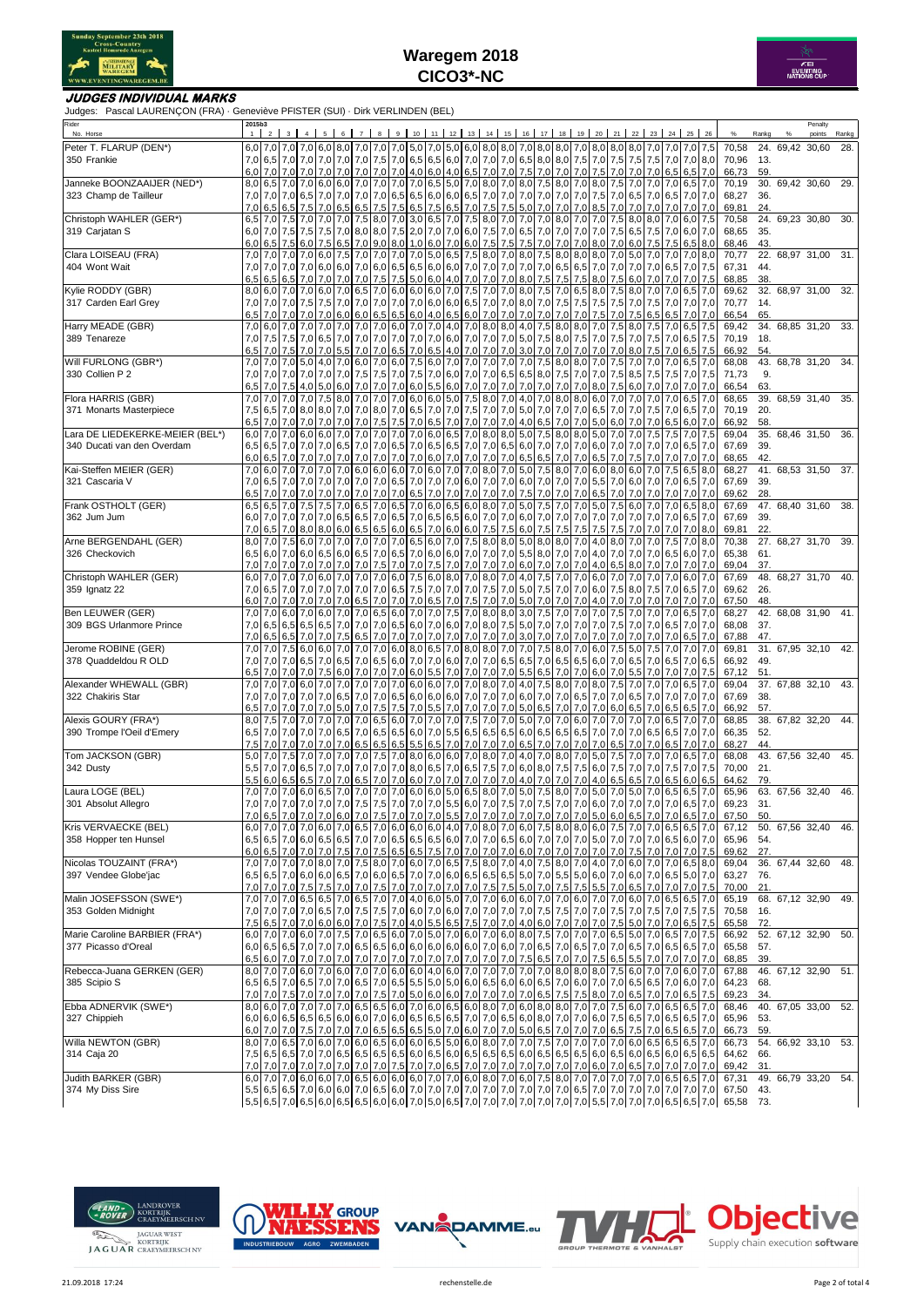



### **JUDGES INDIVIDUAL MARKS**

Judges: Pascal LAURENÇON (FRA) · Geneviève PFISTER (SUI) · Dirk VERLINDEN (BEL)

| Rider<br>No. Horse                        | 2015b3<br>1 |     | 3 <sup>1</sup>             | $\overline{4}$        | 5          | 6   |                        | 8                                 |                        | $9$ 10        |                   |                |     |                         |            | 11 12 13 14 15 16 17 18 19                                                                          |                  |     |                  |     | 20 21 22                   |                | 23                                                                                                                                                                                                                                                                                                                                                                                       | 24         | 25  | 26                     |                | Rankg      | Penalty<br>points             | Rankg |
|-------------------------------------------|-------------|-----|----------------------------|-----------------------|------------|-----|------------------------|-----------------------------------|------------------------|---------------|-------------------|----------------|-----|-------------------------|------------|-----------------------------------------------------------------------------------------------------|------------------|-----|------------------|-----|----------------------------|----------------|------------------------------------------------------------------------------------------------------------------------------------------------------------------------------------------------------------------------------------------------------------------------------------------------------------------------------------------------------------------------------------------|------------|-----|------------------------|----------------|------------|-------------------------------|-------|
| Jonna BRITSE (SWE)                        |             |     |                            | 7,0 7,0 7,0 6,0       |            |     |                        |                                   |                        |               |                   |                |     |                         |            | 7,0 6,0 7,0 7,0 6,0 6,0 7,0 4,0 7,0 7,0 7,0 7,0 7,0 7,5 7,0 6,0 8,0 8,0 7,0                         |                  |     |                  |     |                            |                | 7,5 7,0 6,5 7,0                                                                                                                                                                                                                                                                                                                                                                          |            |     |                        | 67.88          |            | 45. 66,79 33,20               | 54.   |
| 379 Quattrino                             |             |     |                            |                       |            |     |                        |                                   |                        |               |                   |                |     |                         |            |                                                                                                     |                  |     |                  |     |                            |                | 6,5 6,5 7,0 6,5 6,5 6,6 7,0 6,5 6,0 7,0 6,5 6,0 6,0 7,0 5,5 6,5 6,5 6,5 6,5 6,5 6,5 6,5 8,0 7,0 7,0 7,0 7,0 6,0 6,5 7,0                                                                                                                                                                                                                                                                  |            |     |                        | 65,96          | 54.        |                               |       |
|                                           |             |     | 7,0 6,0 7,0                | 6,5                   | 6,5        |     |                        |                                   |                        |               |                   |                |     |                         |            | 5.5 6.5 6.5 6.5 6.5 6.5 6.5 6.5 7.0 7.0 7.0 6.5 7.0 7.0 7.0 7.0 7.0 7.0                             |                  |     |                  |     |                            |                | 7.0 6.5                                                                                                                                                                                                                                                                                                                                                                                  |            |     | 7,0 7,0                | 66,54          | 64.        |                               |       |
| Vivan Mary RYSLINGE (DEN*)                |             |     |                            |                       |            |     |                        |                                   |                        |               |                   |                |     |                         |            | 7,0 7,0 6,0 7,0 6,0 7,0 6,1 7,0 6,0 6,0 6,0 6,0 7,0 8,0 7,0 7,0 7,5 6,0 4,0 6,0 7,0 7,0             |                  |     |                  |     |                            |                | 7,0 6,5 6,5 7,0                                                                                                                                                                                                                                                                                                                                                                          |            |     |                        | 66,15          |            | 59. 66,73 33,30               | 56.   |
| 336 Diva de Vision                        | 6,5         |     | $6,0$ 6.0 6.0<br>$7,0$ 7.0 | 6,5<br>7,5            | 6,5<br>7,5 | 7,5 | 7,5                    | 6,5 7,0 7,0 6,5 7,5<br>7,5        |                        | 7,0 7,0       | 7,0<br>$6,5$ 7,0  |                |     |                         |            | 6,5 7,0 6,5 6,5 6,0 6,5 5,0 6,0 6,0 7,0 6,0<br>7,0 7,0 7,0 7,0 7,0                                  |                  |     | $3,0$ 7.0        | 7,0 | 7,0 7,5                    |                | 7,0<br>7,0                                                                                                                                                                                                                                                                                                                                                                               | 6,5<br>7,0 |     | $6,5$ 7,0<br>7,0 7,0   | 64,81<br>69,23 | 63.<br>34. |                               |       |
| Rebecca CHIAPPERO (ITA*)                  | 7,0         | 7.0 | 6.5                        | 7.0                   | 7,0        | 6,5 | 6,5                    | 6,0                               | 6.0 6.5                |               | 6,0               | 6,0 6,5        |     | 7,0                     | 7,0        | 4,0                                                                                                 | 7,0              | 7.0 | 6,5              | 5,0 | 7.5                        | 8,0            | 7.0                                                                                                                                                                                                                                                                                                                                                                                      | 7.0        |     | $6,5$ 7.5              | 65,96          |            | 61. 66,60 33,40               | 57.   |
| 380 Quilando Z                            | 7,5         |     | $7,0$ 7,0                  | 7,0                   | 7,0        | 6,5 | 7,0                    | 7,0                               | 7,0 7,0                |               | $7,0$ 7,0         |                | 6,5 | 6,5                     |            | 7,0 6,5 6,5                                                                                         |                  |     | 7,0 6,5          | 6,0 | 7.0I                       | 7,0            | 7,5                                                                                                                                                                                                                                                                                                                                                                                      | 7,0        |     | 7.0 7.0                | 68,85          | 32.        |                               |       |
|                                           | 7,5         |     | $6,5$ 6,5                  | 7,0                   | 7,0        | 6,0 | 6,0                    | 6,5                               | 6,5 7,0                |               | 6,5               | 6,0            |     | $6,5$ 7,0               | 7,0        | 4,0                                                                                                 | 6,5              |     | $7,0$ 7,0        | 5,5 | 6,5                        | 6,5            | 7,0                                                                                                                                                                                                                                                                                                                                                                                      | 6,5        |     | $6,0$ 7.0              | 65,00          | 77.        |                               |       |
| Nils TREBBE (GER)                         |             |     | $6,0$ 6.0 7.0              |                       | 6,0 6,0    |     |                        | $6,0$ 7,0 7,0 6,0 6,0 6,0 6,0 6,0 |                        |               |                   |                |     |                         |            | 7,0 7,0 7,0 7,0 6,5 7,0 6,0 7,0 6,0 6,0                                                             |                  |     |                  |     |                            |                | $6.5$ 6.5                                                                                                                                                                                                                                                                                                                                                                                |            |     | 6,0 7,0                | 64,42          |            | 75. 66,47 33,50 58.           |       |
| 372 Montina 4                             | 6,5         |     | 7.0 6.5                    | 6,5                   | 7,0        |     |                        | 6,5 7,0 7,0 6,5 6,0 7,0           |                        |               |                   |                |     |                         |            | 5,5 6,5 6,5 6,5 6,5 7,0 6,0 6,5                                                                     |                  |     |                  |     | $7.0$ 6.5 6.0              |                | $7,5$ 6.5                                                                                                                                                                                                                                                                                                                                                                                |            |     | 6,0 6,5                | 65,58          | 59.        |                               |       |
|                                           | 7,0<br>6,0  | 7,0 | 7,0                        | 7.0<br>7,0            | 7,0<br>5,0 | 7,0 | 7,0                    | 7,0 6,5 7,0                       |                        |               | 7.0               | 5,0            |     | 7,0 7,0 7,0 7,5         |            |                                                                                                     | 7,0              | 7,0 | 7,0              |     | 8,0 6,5<br>$5,0$ 7.5       | 7,0<br>7,0     | 7,0                                                                                                                                                                                                                                                                                                                                                                                      | 7.0        |     | $7,0$ 7,0              | 69,42<br>63,46 | 31.        |                               |       |
| Alexander TORDOFF (GBR)<br>341 Dustman    | 7,5         | 6,5 | 6,0 6,0<br>7,0             | 7,0                   | 6,5        | 6,5 | 6,5                    | 7,0 6,5 6,0 6,0 6,0 6,0<br>7,0    | $6,5$ 7.0              |               | 6,5               | 6,0            |     | $6,0$ 7,0               | 6,5        | 6,0 6,0 7,0 7,0 4,0 7,5<br>5,0                                                                      | 7,0              | 7,0 | $7,0$ 6,0<br>7,0 |     | $5,0$ 7.0                  | 8,0            | 7,0<br>7,0                                                                                                                                                                                                                                                                                                                                                                               | 7,0<br>6,5 |     | $6,5$ 7,0<br>$6,5$ 7,0 | 66,54          | 51.        | 84. 66,35 33,70 59.           |       |
|                                           | 7,0         |     | $7,0$ 7,0                  | 7.5                   | 7.0        | 6.0 | 7.0                    | 7,0                               | $7,0$ 7.0              |               | 7.0               | 5,0            | 7,5 | 7,5                     | 7,5        | 6,0                                                                                                 | 7,0              | 7.5 | 7,5              | 6.0 | 7.0                        | 6,0            | 7.0                                                                                                                                                                                                                                                                                                                                                                                      |            |     | $7,0$ 7.5              | 69,04          | 36.        |                               |       |
| Elena OTTO-ERLEY (GER)                    | 6,0         | 7,0 | 7,0                        | 6,5                   | 7,5        |     | 7,0 7,0                | 7,5                               | $6,5$ 7,0              |               | 6,5               |                |     | $6,0$ 8,0 8,0           |            | $7,0$ 5,0                                                                                           | 7,5 5,5 6,0      |     |                  |     | 4,0 7,0 6,0                |                | 7,0                                                                                                                                                                                                                                                                                                                                                                                      | 6,0        |     | $6,5$ 7,0              | 66,15          |            | 60. 66,35 33,70               | 60.   |
| 348 Finest Fellow                         | 5,0         | 7,0 | 7,0                        | 7,0                   | 7,0        | 6,5 |                        | $7,0$ 7,0                         |                        | 6,5 6,0       | 7,0               | 5,5            |     |                         |            | 7,0 7,0 6,5 6,0 7,0 6,0 4,0                                                                         |                  |     |                  | 7,0 | 7,0 6,5                    |                | $7.0$ 6.5                                                                                                                                                                                                                                                                                                                                                                                |            |     | $6,0$ 7.0              | 65,00          | 62.        |                               |       |
|                                           | 7,0         | 7,0 | 7,5                        | 6,0                   | 7,0        | 7,0 | 6,5                    | 7,0                               | $7,0$ 7,5              |               | 7,0               | 7,0            | 7,5 | 7,0                     | 7,5        | 5,5                                                                                                 | 7,5              | 4,0 | 7,0              | 5,5 | 7,0                        | 6,0            | 7,5                                                                                                                                                                                                                                                                                                                                                                                      | 7,0        | 6,5 | 7,5                    | 67,88          | 46.        |                               |       |
| Zara TINDALL (GBR)                        | 7,0         | 7,0 | 7,0                        | 7.0                   | 6,0        | 7.0 | 6,5                    | 6,5 6,0 4,0                       |                        |               | 6,0               | 3,0            |     | 6,0 8,0 8,0 7,0         |            |                                                                                                     | $7,5$ 7,0        |     | 7,0              | 7,0 | 7,5                        | 4,0            | 7,0                                                                                                                                                                                                                                                                                                                                                                                      | 6,5        |     | $6,5$ 7,0              | 65,00          |            | 69. 65,90 34,10 61.           |       |
| 356 High Kingdom                          | 7,0         | 7,0 | 7,0 6,0 7,0<br>7,5         | 7,0<br>7.0            | 6,5<br>7,0 |     | 6,0 6,5                | 6,5 7,0 7,0<br>7,5                | $7,0$ 4.0              | $6,5$ 6,0 7,0 | 6,0               | 5,5            | 7,0 | 7,0                     |            | 4,0 6,0 7,0 7,0 6,5 7,0 7,0 6,5<br>7,0 7,0                                                          | 6,5              | 7.0 | 7,0              | 6,0 | 7,0 7,0 5,0<br>7,0         | 6,5            | 7,0<br>7,0                                                                                                                                                                                                                                                                                                                                                                               | 6,5<br>7.0 |     | $7,0$ 7,0<br>$7,0$ 7,0 | 65,77<br>66,92 | 56.<br>55. |                               |       |
| Felicity COLLINS (GBR)                    | 5,0         |     | $6.0$ 7.0                  | 7,0                   | 6,0        |     |                        | 7,0 6,5 7,0 6,0 5,0               |                        |               |                   |                |     | 6,0 7,0 7,0 7,0 7,0 4,0 |            |                                                                                                     | 7,5 7,0 7,0      |     |                  | 7,0 | 7,5                        | 8,0            | 6,5                                                                                                                                                                                                                                                                                                                                                                                      | 7,0        |     | $6,5$ 7.0              | 65,96          |            | 63. 65,90 34,10               | 62.   |
| 352 Glasker Sweet Clover                  |             |     | 6,0 7,0 6,5                | 7,0                   | 6,5        | 6,5 | 6,5                    | 7,0                               |                        | $6,0$ 6.0     | 6,0               |                |     | 5,5 6,0 6,0 6,0 5,5     |            |                                                                                                     | 7,0              | 6,5 | 6,5              |     | $7,0$ 7.0                  | 7,5            | 6,5                                                                                                                                                                                                                                                                                                                                                                                      | 7,0        |     | $6,5$ 7.0              | 64,81          | 63.        |                               |       |
|                                           | 4,0         |     | 6,5 6,5                    | 7,0                   | 7,0        |     | 5,0 6,0 7,0            |                                   |                        | 7,0 6,0       | $5,5$ 6,5         |                |     |                         |            | 7,0 7,5 7,5 6,5 7,0                                                                                 |                  | 7,0 | 7,0              | 7,0 | 7,5                        | 8,0            | 7,0                                                                                                                                                                                                                                                                                                                                                                                      | 7,0        |     | 7,0 7,0                | 66,92          | 55.        |                               |       |
| Cecilie ERIKSEN (DEN*)                    | 6,0         | 6,5 | 7,0                        | 6,0                   | 7,0        |     | 6,0 7,0                | 7,0                               |                        | 7.0 7.0       | 6,0               |                |     |                         |            | 6,0 7,0 7,0 7,0 6,0 7,5                                                                             |                  |     | $7,0$ 6,5        |     | $5,0$ 7.5                  | 6,0            | 7.0                                                                                                                                                                                                                                                                                                                                                                                      | 7.0        |     | $6,5$ 7,0              | 66,35          |            | 56. 65,90 34,10               | 63.   |
| 315 Calvin                                |             |     | $6,5$ 6,5 6,5              | 6,5                   | 6,5        |     |                        | 6,0 6,5 7,0                       |                        | $6,5$ 7,0     | 6,0 6,5           |                |     |                         |            | 6,5 6,5 6,0 5,0 6,5 6,5 6,0                                                                         |                  |     |                  |     | $6,0$ 6.5 7.0              |                | 6,5                                                                                                                                                                                                                                                                                                                                                                                      | 6,5        |     | 6,0 6,5                | 63,85          | 74.        |                               |       |
| Jordy WILKEN (NED*)                       | 6,5         | 7,0 | 7.0                        | 6,0                   | 6,5        | 6,5 | 6,5                    | 7,0                               | 7,0 7,0                |               | 7,0               | 6,0            |     |                         |            | 7,5 7,0 7,0 6,5 7,0<br>7,0 7,0 7,0 6,0 7,5 8,0 7,0                                                  |                  |     | 7,0 7,0          | 5,5 | $7,0$ 6.0                  |                | 7,0                                                                                                                                                                                                                                                                                                                                                                                      | 7.0        |     | $7,0$ 7,0              | 67,50          | 48.        |                               |       |
| 325 Chapeau Spirit                        | 6,0         | 6,5 | 7,0<br>$6,0$ 7.0 7.0       | 7,0<br>6,5            | 7,0<br>7,0 | 7,0 |                        | 7,0 6,0 6,0 6,0<br>6,0 7,0 6,5    |                        | $6,0$ 6,0     | $4,0$ 4,0         |                |     |                         |            | 5,0 6,0 7,0 7,0 6,5 6,0 7,0 7,0 6,5                                                                 |                  |     |                  |     | $7,5$ 8.0<br>7,0 7,0 6,5   | 7,0            | 7,0<br>$7,0$ 6.5                                                                                                                                                                                                                                                                                                                                                                         | 6,5        |     | $6,5$ 7,0<br>$6,5$ 7,0 | 66,35<br>65,58 | 57.        | 57. 65,90 34,10 64.           |       |
|                                           | 6,5         | 6,5 | 6,5                        | 6,5                   | 6,5        | 7,0 | 6,5                    | 6,5                               | 6,5 5,5                |               | 4,0               | 5,0            | 7,0 | 7,0                     |            | 7,0 7,0                                                                                             | 7,0              | 7,0 | 7,0              | 8,0 | 7,0                        | 7,0            | 6,5                                                                                                                                                                                                                                                                                                                                                                                      | 6,5        |     | $6,5$ 7,0              | 65,77          | 71.        |                               |       |
| Alix CROUIN (FRA)                         | 6,5         |     | $7,0$ 7.0                  |                       | 6,0 6,0    |     |                        | 7,0 6,5 6,0 6,0 6,5 6,0           |                        |               |                   |                |     |                         |            | 5,5 6,0 8,0 7,0 7,0 7,0 8,0 7,0                                                                     |                  |     |                  |     | 7,0 7,0 8,0                |                | $7,0$ 6,5                                                                                                                                                                                                                                                                                                                                                                                |            |     | $6,0$ 7,0              | 67,12          |            | 51. 65,71 34,30               | 65.   |
| 375 Palma Belmaniere                      | 6,0         |     | 6.5 6.5                    | 6,0                   | 6,0        | 6,0 | 6,5                    | 6,0                               | 6,0 5,5                |               | 6,0               | 5,5            | 6,0 | 6,5                     |            | 6,0 6,0                                                                                             | 6,0              | 6,0 | 6,0              | 6,0 | 6,0                        | 6,0            | 6.5                                                                                                                                                                                                                                                                                                                                                                                      | 6,0        |     | 5,5 6,0                | 60,38          | 87.        |                               |       |
|                                           | 7,0         |     | 7,0 6,5                    | 7.0                   | 7,0        | 6,5 | 6,5                    | 7,5                               | 7,0 6,5                |               | 6,0               | 7,0            | 7,0 | $7,0$ 7,0               |            | 7,0                                                                                                 | 6,5              | 7,0 | 7,0              | 8,0 | 7.0                        | 8,0            | 7,0                                                                                                                                                                                                                                                                                                                                                                                      | 7.0        |     | 7.0 7.0                | 69,62          | 28.        |                               |       |
| Maxime LAMBRECHT (BEL*)                   | 6,5         |     | 7,0 7,0                    | 6,0                   | 7.0        |     | 7,0 7,5                | 4,0                               | 6,0 6,0                |               | 5,5               | 5,0            |     | 7,0 7,0                 |            | 7,0 5,5                                                                                             | 7,0              | 7,0 | 7,0              | 6.5 | 7.5                        | 7,0            | 7.0                                                                                                                                                                                                                                                                                                                                                                                      | 6,5        |     | $6,5$ 7,0              | 65,38          |            | $\overline{67}$ . 65,58 34,40 | 66.   |
| 346 Felix Roses                           | 6,0         | 7,0 | 7,0                        | 6,5                   | 7,0        | 6,5 |                        | 7,0 5,0 7,0 5,5 6,0 6,0           |                        |               |                   |                |     |                         |            | 7,0 7,0 7,0 6,0 7,0                                                                                 |                  |     | $7,0$ 7,0        | 6,0 | $7,5$ 7,0                  |                | 7,5                                                                                                                                                                                                                                                                                                                                                                                      | 7,0        |     | 7,0 7,0                | 66,73          | 50.        |                               |       |
| Malin JOSEFSSON (SWE)                     | 6,5<br>6,0  |     | 6.017.0<br>$7,0$ 6.5       | 7,0<br>7,0            | 7,0<br>7,0 | 6,0 | $6,5$ 7,0<br>7,0       | 4,0<br>7,0 6,0                    | $6,0$ 7,0              | 4,0           | 6,0<br>6,0        | 5,5 7,0<br>7,0 |     | $8,0$ 7,0 7,0           |            | 7,0 7,0 5,0<br>4,0                                                                                  | 6,5<br>$7,5$ 8,0 |     | 7,0 7,0<br>7,0   | 6,0 | $8,0$ 7.5                  | 7,0 6,0<br>6,0 | 7,0<br>7,0                                                                                                                                                                                                                                                                                                                                                                               | 6,5<br>6,5 |     | $6,5$ 7,0<br>$6,5$ 7,0 | 64,62<br>66,73 | 78.        | 53. 65,58 34,40               | 67.   |
| 302 Agaton V                              |             |     | $6,5$ 6,0 6,0              | 6,5                   | 6,5        |     | $5,0$ 6.5              | 7,0                               |                        | $6,5$ 4,5 6,0 |                   |                |     | 6,0 7,0 6,5 6,5         |            | $6,0$ 7,0                                                                                           |                  |     | 7,0 6,5          | 7,0 | 7,0 6,5                    |                | 6.5 6.5                                                                                                                                                                                                                                                                                                                                                                                  |            |     | $6,5$ 7,0              | 64,04          | 71.        |                               |       |
|                                           | 6,0         | 7,0 | 7,0                        | 6,5                   | 7,0        | 4,0 | 7,0                    | 7,0                               |                        | $7,0$ 4.0     | 6,5               | 7,0            |     | 7,5 7,0 7,0 5,0         |            |                                                                                                     | 7,0              | 7,0 | 7,0              | 7,5 | 6,5                        | 7,0            | 7,0                                                                                                                                                                                                                                                                                                                                                                                      | 6,5        |     | $6,5$ 7,0              | 65,96          | 70.        |                               |       |
| Tom JACKSON (GBR)                         | 6,0         |     | 7,0 7,5                    | 7,0                   | 6,5        |     | 7,0 7,0                | 7,0                               |                        | $6,0$ 6.0     | 6,0               | 6,0            | 6,0 |                         |            | $6,0$ 4,0 4,0                                                                                       | 7,0              | 7,0 | 7,0              | 6,0 | 7,0                        | 6,0            | 7,0                                                                                                                                                                                                                                                                                                                                                                                      | 6,5        |     | $6,0$ 7.0              | 63,65          |            | 81. 65,45 34,60               | 68.   |
| 320 Carpa du Buisson Z                    | 7,0         | 7,0 | 7,0                        | 7,0                   | 7,0        | 7,0 | 7,0                    | 7,0                               |                        | $7,0$ 7.0     | 7,0               | 6,5            |     | 6,5 7,0 4,0 5,5         |            |                                                                                                     | 7,5              |     | $7,0$ 7,0        | 7,0 | 7.5 6.5                    |                | 7,5                                                                                                                                                                                                                                                                                                                                                                                      | 7,0        |     | 7,0 8,0                | 68,65          | 34.        |                               |       |
|                                           | 6,5         |     | 7,0 7.0                    | 7.0                   | 7,0        |     |                        | 6,5 7,5 7,0 7,0 5,5               |                        |               |                   |                |     |                         |            | 6,5 6,0 6,5 6,5 3,0 5,0 6,5                                                                         |                  | 7,0 | 7,0              | 5,0 | $7,0$ 6.0                  |                | 6,5                                                                                                                                                                                                                                                                                                                                                                                      | 6,5        |     | $6,5$ 7.0              | 64,04          | 83.        |                               |       |
| Andrea DOCIMO (ITA*)                      | 6,0         |     | $6.0$ 7.0                  | 6,0                   | 6,0        |     | $7,0$ 6.0<br>$6,5$ 7,0 |                                   |                        |               |                   |                |     |                         |            | 7,0 6,0 4,0 6,0 5,0 7,0 7,0 7,0 7,0 7,0 7,0 7,0 6,0                                                 |                  |     |                  |     | $7,5$ 7.0                  | 7,0            | 7,0                                                                                                                                                                                                                                                                                                                                                                                      | 6,5        |     | $6,5$ 7,0              | 64,81          |            | 72. 65,26 34,70               | 69.   |
| 401 Waldo                                 | 6,5<br>6,0  |     | $6,0$ 6.5<br>$6,5$ 7,0     | 7,0<br>6,0            | 6,5<br>6,0 |     |                        | 6,5 6,5 7,0                       |                        | 7,0 5,5       | 6,0               |                |     |                         |            | 7,0 6,5 5,5 6,5 5,5 6,0 6,0 6,0 6,0 7,0 6,0 6,0<br>6,0 7,0 7,0 7,0 7,5 7,0                          |                  |     | 7,0 7,0          |     | 7,0 6,5 7,0<br>7,5 7,0 6,5 |                | 7,0 6,5<br>7,0                                                                                                                                                                                                                                                                                                                                                                           | 6,5        |     | $6,0$ 7,0<br>$6,5$ 7,0 | 64,23<br>66,73 | 68.<br>59. |                               |       |
| Julia SCHMITZ (BEL*)                      | 7,0         |     | $7,0$ 6.5                  | 6,0                   | 5,0        | 7.0 |                        | $6,0$ 7.0                         |                        | $6,0$ 6.0     | 6,5               | 6,0            |     | $7,0$ 7,0 7,0           |            | 4,0                                                                                                 | 7,5              | 7,0 | 6,0              | 4,0 | 7,0                        | 6,0            | 7.0                                                                                                                                                                                                                                                                                                                                                                                      | 7.0        |     | $6,5$ 7,0              | 63,85          |            | 78. 65,13 34,90 70.           |       |
| 365 Lady Like                             | 6,0         |     | $7,0$ 7.0                  | 6,5                   | 7,0        |     | $6,0$ 7,0              | 6,5                               |                        | $6,5$ 6,0     | 7,0               | 4,5            | 7,0 |                         |            | $6,5$ 7,0 4,0                                                                                       | 7,0              |     | 7,0 7,0          |     | $6,0$ 7,0 7,0              |                | 7,0                                                                                                                                                                                                                                                                                                                                                                                      | 7,0        |     | $6,5$ 7,0              | 65,38          | 60.        |                               |       |
|                                           | 7,0         | 7.0 | 7.5                        | 7.5                   | 6,5        | 6,5 | 7.0                    | 7,0                               | 7,0                    | 5,5           | 7.0               | 5,5            | 6,0 | 7,0                     | 7,0        | 6,0                                                                                                 | 6,5              | 7.0 | 7,0              | 5,0 | 6,5                        | 6,5            | 7.0                                                                                                                                                                                                                                                                                                                                                                                      | 6,5        |     | $6,0$ 7.0              | 66,15          | 68.        |                               |       |
| Tom CRISP (GBR)                           |             |     | $6,0$ 6,0 7,0              |                       | 6.0 6.0    | 7,0 |                        | 7,0 7,0                           |                        |               | $6,0$ 6,0 6,0 6,5 |                |     | 7,0 7,0 7,0             |            | 7,0                                                                                                 | 7,0              | 7,0 | 6,0              | 6,0 | 7,0                        | 7,0            | 6.5 6.5                                                                                                                                                                                                                                                                                                                                                                                  |            |     | $6,0$ 7,0              | 65,58          |            | 65. 64,87 35,10 71.           |       |
| 368 Liberty and Glory                     | 6,0         |     | 6.0 6.5                    | 6,5                   | 6,5        |     | $6.0$ 6.0              | 6,5                               |                        | $6,0$ 6.0     | 6,5               | 6,0            |     | 6.5 6.5 6.5             |            | 6,0                                                                                                 | 7,0              |     | 6,56,0           |     | $6.0$ 7.0 6.5              |                | $6,5$ 6.5                                                                                                                                                                                                                                                                                                                                                                                |            |     | $6,5$ 7,0              | 63,65          | 75.        |                               |       |
| Bruce HASKELL (NZL)                       | 6,5<br>6,0  |     | $6,0$ 7,0<br>$6.0$ 7.0     | 6,5<br>6,0            | 6,0<br>7,0 | 6,0 | 6,5<br>$7.0$ 6.5       | 6,5<br>6,5                        | $6,0$ 4,0<br>$6,0$ 6.0 |               | 7,0<br>6,0        | 6,0            | 7,0 | 7,0<br>$6,5$ 7,0 8,0    | 7,0<br>8,0 | 6,5<br>4,0                                                                                          | 6,5<br>5,5       | 7.0 | 7,0<br>8,0 7,0   | 7.0 | 6,0<br>6,0 6,5             | 7,0<br>6,0     | 7,0<br>7.0                                                                                                                                                                                                                                                                                                                                                                               | 7.0<br>6,5 |     | $7,0$ 7.0<br>$6,0$ 7,0 | 65,38<br>65,00 | 75.        | 70. 64,94 35,10 72.           |       |
| 306 Amiro Sky                             | 7,0         | 7,5 | 7,0                        | 6,5                   | 7,0        | 6,5 | 7,0                    | 7,0                               | 6,5                    | 6,0           | 6,5               | 6,5            |     | 7.0 7.0                 | 7,0        | 4,0                                                                                                 | 7,0              | 7.0 | 7,0              | 7.0 | $7,0$ 6.0                  |                | 7,0                                                                                                                                                                                                                                                                                                                                                                                      | 7,0        |     | $6,5$ 7,0              | 67,12          | 46.        |                               |       |
|                                           | 7,0         | 6,5 | 7,0                        | 5,5                   | 6,0        |     | $6.5$ 6.5              | 6,5                               | 6,0 6,5                |               | 7,0               | 7,0            | 7,0 | 7,0                     | 7,0        | 3,0                                                                                                 | 6,5              | 6,5 | 6,5              | 5,0 | 6,0                        | 5,0            | 6,5                                                                                                                                                                                                                                                                                                                                                                                      | 6,5        | 6,0 | 6,5                    | 62,69          | 90.        |                               |       |
| Tom CRISP (GBR)                           | 6,5         | 7,0 | 7,0                        | 6,0                   | 7,0        |     | 7,0 6,5                | 6,0 6,0 6,5                       |                        |               | 6,0               | 5,0            | 7,0 | 7,0                     | 7,0        | 7,0                                                                                                 | 7,5              | 7,0 | 6,0              | 4,0 | 8,0                        | 7,0            | 7,0                                                                                                                                                                                                                                                                                                                                                                                      | 7,0        |     | $6,5$ 7,0              | 65,96          |            | 62. 64,81 35,20 73.           |       |
| 398 Vendome Biats                         |             |     |                            | $6,5$ 6,5 6,5 6,5 6,5 |            |     |                        |                                   |                        |               |                   |                |     |                         |            |                                                                                                     |                  |     |                  |     |                            |                | $6,5$ 6,5 6,6 6,0 6,0 6,5 6,0 6,0 7,0 7,0 6,5 6,5 7,0 6,5 6,0 5,5 6,5 6,5 6,5 7,0 6,5 6,0 7,0                                                                                                                                                                                                                                                                                            |            |     |                        | 64,42          | 67.        |                               |       |
|                                           |             |     |                            |                       |            |     |                        |                                   |                        |               |                   |                |     |                         |            |                                                                                                     |                  |     |                  |     |                            |                | 7.0 6.0 6.0 6.5 6.5 6.0 6.0 6.0 6.0 5.5 6.0 6.0 7.0 7.0 7.0 6.0 7.0 7.0 7.0 5.0 6.5 8.0 6.5 6.0 6.0 7.0                                                                                                                                                                                                                                                                                  |            |     |                        | 64.04          | 85         |                               |       |
| Katherine COLEMAN (USA)                   |             |     |                            |                       |            |     |                        |                                   |                        |               |                   |                |     |                         |            |                                                                                                     |                  |     |                  |     |                            |                | 6,0 $\overline{0}$ , $\overline{0}$ $\overline{0}$ , $\overline{0}$ $\overline{0}$ , $\overline{0}$ $\overline{0}$ , $\overline{0}$ $\overline{0}$ , $\overline{0}$ $\overline{0}$ , $\overline{0}$ $\overline{0}$ , $\overline{0}$ $\overline{0}$ , $\overline{0}$ $\overline{0}$ $\overline{0}$ $\overline{0}$ $\overline{0}$ $\overline{0}$ $\overline{0}$ $\overline{0}$ $\overline$ |            |     |                        | 63,85          |            | 79. 64,74 35,30               | 74.   |
| 331 Colorfast                             |             |     |                            |                       |            |     |                        |                                   |                        |               |                   |                |     |                         |            |                                                                                                     |                  |     |                  |     |                            |                | 6,5 6,0 7,0 6,5 7,0 6,5 7,0 6,5 7,0 6,5 6,0 7,0 6,5 6,0 6,0 6,0 6,5 7,0 7,0 6,5 6,0 7,5 7,0 6,5 7,0 7,0 6,5 7,0 6,5 7,0 6,5 7,0 6,5 7,0 6,5 7,0 6,5 7,0 6,5 6,0 7,0                                                                                                                                                                                                                      |            |     |                        | 64,23<br>66,15 | 68.<br>66. |                               |       |
| Mateusz KIEMPA (POL)                      |             |     |                            |                       |            |     |                        |                                   |                        |               |                   |                |     |                         |            |                                                                                                     |                  |     |                  |     |                            |                | 6,0 7,0 6,0 7,0 6,0 7,0 6,0 7,0 6,5 7,0 6,5 7,0 6,0 6,0 6,0 6,0 6,0 6,0 6,0 7,0 7,0 7,0 7,0 7,0 6,0 7,5 4,0 7,0 7,0 6,5 7,0                                                                                                                                                                                                                                                              |            |     |                        | 64,04          |            | 77. 64,55 35,50               | 75.   |
| 355 Grand Supreme                         |             |     |                            |                       |            |     |                        |                                   |                        |               |                   |                |     |                         |            |                                                                                                     |                  |     |                  |     |                            |                | 6,5 7,0 6,0 7,0 6,0 7,0 6,0 7,0 6,0 6,0 6,0 6,0 6,0 6,0 6,0 6,0 6,0 7,0 6,0 7,0 7,0 6,0 7,0 6,0 7,0 6,0 7,0 6,0 6,0 6,0 6,0 6,0 6,0 6,0                                                                                                                                                                                                                                                  |            |     |                        | 64,04          | 72.        |                               |       |
|                                           |             |     |                            |                       |            |     |                        |                                   |                        |               |                   |                |     |                         |            | 7,0 7,0 7,0 7,0 7,0 7,0 7,5 7,0 7,0 7,0 5,5 4,0 7,0 7,0 7,0 7,0 6,0 6,5 7,0 7,0 4,0 6,5 5,5         |                  |     |                  |     |                            |                | 7,0 7,0 6,0 7,0                                                                                                                                                                                                                                                                                                                                                                          |            |     |                        | 65,58          | 73.        |                               |       |
| Camille GUYOT (SUI)                       |             |     |                            |                       |            |     |                        |                                   |                        |               |                   |                |     |                         |            |                                                                                                     |                  |     |                  |     |                            |                | 6,0 7,0 7,0 6,5 6,0 7,0 6,5 6,0 7,0 6,5 6,0 6,0 7,0 6,0 7,0 7,0 7,0 7,0 7,0 7,0 7,0 6,0 6,0 7,0 7,0 7,0 7,0 6,5 6,0 7,0                                                                                                                                                                                                                                                                  |            |     |                        | 65,00          |            | 70. 64,55 35,50 75.           |       |
| 391 Ulsan de Lacoree                      |             |     |                            |                       |            |     |                        |                                   |                        |               |                   |                |     |                         |            |                                                                                                     |                  |     |                  |     |                            |                | 6, $\left  6, 6 \right  6, 0 \left  6, 0 \right  6, 5 \left  6, 5 \right  6, 5 \left  6, 6 \right  6, 0 \left  5, 0 \right  6, 0 \left  6, 5 \right  6, 0 \left  7, 0 \right  6, 5 \left  6, 0 \right  7, 0 \left  6, 5 \right  6, 0 \left  7, 0 \right  6, 5 \left  6, 0 \right  7, 0 \left  6, 5 \right  6, 5 \left  6, 0 \right  6, 5 \left  6, 0 \right$                             |            |     |                        | 62,50          | 78.        |                               |       |
|                                           |             |     |                            | 6,0 6,5 7,0 7,0       |            |     |                        |                                   |                        |               |                   |                |     |                         |            | 7,0 6,5 7,0 6,0 6,0 4,0 6,0 6,0 7,0 7,0 7,0 7,0 7,0 7,0 7,0 7,0 7,0 6,0 7,0                         |                  |     |                  |     |                            |                | 7,0 7,0 7,0 7,0                                                                                                                                                                                                                                                                                                                                                                          |            |     |                        | 66,15          | 66.        |                               |       |
| Isabel ENGLISH (AUS)<br>345 Feldale Mouse |             |     | 8,0 7,0 7,0                |                       |            |     |                        |                                   |                        |               |                   |                |     |                         |            |                                                                                                     |                  |     |                  |     |                            |                | 7,0 6,0 7,0 6,5 6,5 6,0 7,0 6,6 6,0 5,0 6,0 7,0 7,0 6,0 7,0 7,0 7,0 6,0 7,0 7,0 6,5 6,5 6,5 6,0 7,0<br>6,5 6,0 6,5 6,5 7,0 7,0 6,5 7,0 6,5 7,0 6,5 6,0 7,0 6,0 6,0 6,0 6,5 6,6 4,0 7,0 7,0 7,0 7,0 7,0 7,0 6,5 6,6 6,0 7,0                                                                                                                                                               |            |     |                        | 64,81<br>64,81 | 65.        | 73. 64,55 35,50 77.           |       |
|                                           |             |     |                            | 6,5 6,5 6,5 7,0       |            |     |                        |                                   |                        |               |                   |                |     |                         |            |                                                                                                     |                  |     |                  |     |                            |                | 7,0 6,0 6,5 6,5 6,5 6,5 6,5 6,5 6,5 6,5 7,0 7,0 6,5 5,0 6,5 6,5 5,5 6,5 7,0 6,5 6,5 6,0 7,0                                                                                                                                                                                                                                                                                              |            |     |                        | 64,04          | 84.        |                               |       |
| Anna-Katharina VOGEL (GER)                |             |     |                            |                       |            |     |                        |                                   |                        |               |                   |                |     |                         |            |                                                                                                     |                  |     |                  |     |                            |                | 7,0 6,0 7,0 6,0 6,0 6,0 6,0 7,0 7,0 6,0 4,0 6,0 4,0 6,0 6,5 7,0 7,0 7,0 7,0 7,0 7,0 7,0 5,0 6,5 6,0 6,5 6,0 6,6 6,0 7,0                                                                                                                                                                                                                                                                  |            |     |                        | 63,65          |            | 82. 64,29 35,70 78.           |       |
| 381 Quintana P                            |             |     |                            |                       |            |     |                        |                                   |                        |               |                   |                |     |                         |            |                                                                                                     |                  |     |                  |     |                            |                | 6, $\left[ 6,0\right]$ 7, 0 $\left[ 6,5\right]$ 6, $\left[ 6,0\right]$ 6, $\left[ 6,5\right]$ 6, $\left[ 6,0\right]$ 5, $\left[ 6,0\right]$ 6, $\left[ 6,0\right]$ 6, $\left[ 6,5\right]$ 6, $\left[ 6,0\right]$ 5, $\left[ 6,0\right]$ 7, 0 $\left[ 6,0\right]$ 6, $\left[ 6,0\right]$ 6, $\left[ 6,0\right]$ 6, $\left[ 6,$                                                            |            |     |                        | 62,12 81.      |            |                               |       |
|                                           |             |     |                            |                       |            |     |                        |                                   |                        |               |                   |                |     |                         |            | 6,5 7,0 7,0 7,0 7,0 7,0 6,5 7,0 7,0 7,5 7,0 4,0 7,0 6,0 7,0 7,0 7,0 5,0 7,0 7,0 7,0 6,0 7,0 7,0 7,0 |                  |     |                  |     |                            |                | 7,0 7,0 7,0 7,0                                                                                                                                                                                                                                                                                                                                                                          |            |     |                        | 67,12          | 52.        |                               |       |
| Joyce VAN DE KUILEN (NED*)                |             |     |                            |                       |            |     |                        |                                   |                        |               |                   |                |     |                         |            |                                                                                                     |                  |     |                  |     |                            |                | 8,0 7,0 6,0 7,0 6,0 7,0 6,0 7,0 6,0 7,0 7,0 3,0 6,0 6,0 7,0 7,0 7,0 7,0 6,0 7,0 6,0 4,0 7,0 7,0 6,5 7,0 6,0 7,0                                                                                                                                                                                                                                                                          |            |     |                        | 64,42          |            | 74. 64,10 35,90               | 79.   |
| 311 Brent                                 |             |     |                            |                       |            |     |                        |                                   |                        |               |                   |                |     |                         |            |                                                                                                     |                  |     |                  |     |                            |                | 6,5 6,0 6,0 6,0 6,5 6,5 6,5 6,5 6,5 6,5 6,6 6,0 6,0 5,5 6,0 6,5 6,6 6,0 5,5 6,0 6,0 5,0 6,5 6,5 6,5 6,0 5,5 6,0                                                                                                                                                                                                                                                                          |            |     |                        | 60,77          | 86.        |                               |       |
|                                           |             |     |                            | 6,5 6,5 7,0 7,0       |            |     |                        |                                   |                        |               |                   |                |     |                         |            | 7,0 6,5 7,0 7,0 7,0 4,0 6,5 6,0 7,0 7,0 7,0 7,0 5,0 7,0 7,0 7,5 7,0 7,5                             |                  |     |                  |     |                            |                | 7,0 7,0 6,5 7,0<br>7,0 6,0 6,0 6,0 6,5 7,0 6,5 6,6 6,6 6,0 6,0 6,0 6,0 7,0 7,0 7,0 7,0 7,0 8,0 7,0 7,0 7,0 7,0 7,0 7,0 7,0 7,0 7,0 6,5 7,0                                                                                                                                                                                                                                               |            |     |                        | 67,12          | 53.        |                               |       |
| Hilde VAN MIEGHEM (BEL)<br>405 Zidane     |             |     |                            |                       |            |     |                        |                                   |                        |               |                   |                |     |                         |            |                                                                                                     |                  |     |                  |     |                            |                |                                                                                                                                                                                                                                                                                                                                                                                          |            |     |                        | 66,15<br>61,92 | 82.        | 58. 64,10 35,90               | 80.   |
|                                           |             |     |                            |                       |            |     |                        |                                   |                        |               |                   |                |     |                         |            |                                                                                                     |                  |     |                  |     |                            |                | $6,5$ 6,5 6,5 6,5 6,5 6,6 6,0 6,0 6,0 6,6 6,5 6,5 6,0 6,0 7,0 7,0 7,0 7,0 6,5 6,5 6,5 6,5 6,6 6,6 7,0 6,5 6,0 6,5 7,0 6,5 7,0                                                                                                                                                                                                                                                            |            |     |                        | 64,23          | 81.        |                               |       |
| Sophie PRITSCHAU (GER)                    |             |     |                            |                       |            |     |                        |                                   |                        |               |                   |                |     |                         |            |                                                                                                     |                  |     |                  |     |                            |                | 8,0 7,0 6,5 6,0 6,0 7,0 7,0 7,0 7,0 7,0 6,0 6,0 7,0 7,0 7,0 5,0 6,0 7,0 4,0 7,5 7,0 6,0 4,0 7,5 8,0 7,0 7,0 6,5 7,0                                                                                                                                                                                                                                                                      |            |     |                        | 65,38          |            | 66. 63,85 36,20 81.           |       |
| 318 Careless Cricket                      |             |     |                            |                       |            |     |                        |                                   |                        |               |                   |                |     |                         |            |                                                                                                     |                  |     |                  |     |                            |                | 7,0 6,5 6,5 6,5 6,5 6,6 7,0 6,5 6,0 7,0 6,5 6,0 7,0 6,5 6,0 5,0 6,0 6,0 4,0 6,5 7,0 6,0 5,5 7,0 6,5 6,5 6,5 6,5 5,5 6,5                                                                                                                                                                                                                                                                  |            |     |                        | 62,50          | 80.        |                               |       |
|                                           |             |     |                            |                       |            |     |                        |                                   |                        |               |                   |                |     |                         |            |                                                                                                     |                  |     |                  |     |                            |                | 7,5 6,5 6,5 6,0 7,0 6,5 6,0 6,0 6,6 6,5 6,5 6,5 6,5 5,0 6,5 7,0 6,5 6,5 4,0 6,5 6,5 6,5 6,5 7,0 7,0 7,0 6,5 6,0 7,0                                                                                                                                                                                                                                                                      |            |     |                        | 63,65 87.      |            |                               |       |